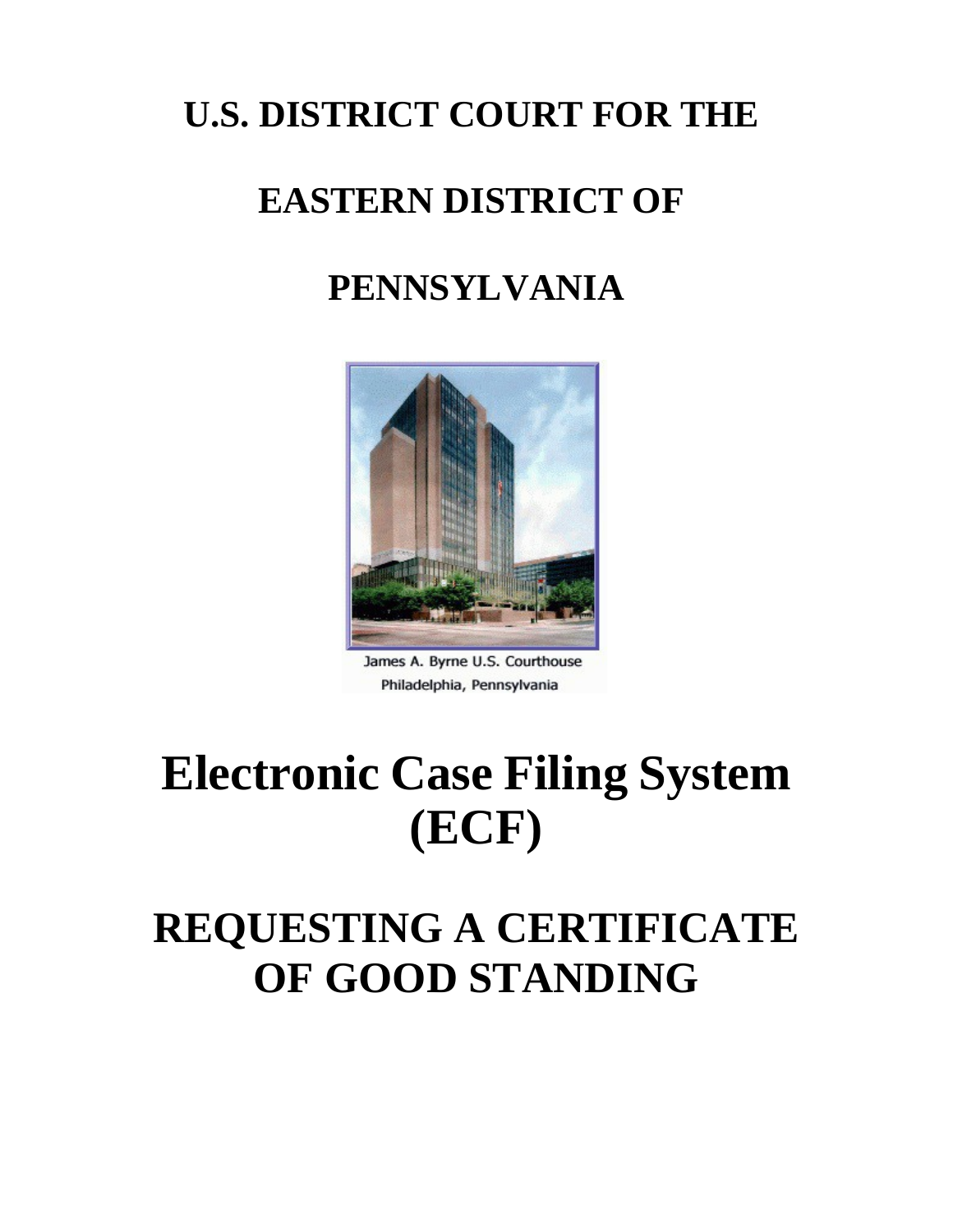#### Requesting a Certificate of Good Standing in CM/ECF

#### Contents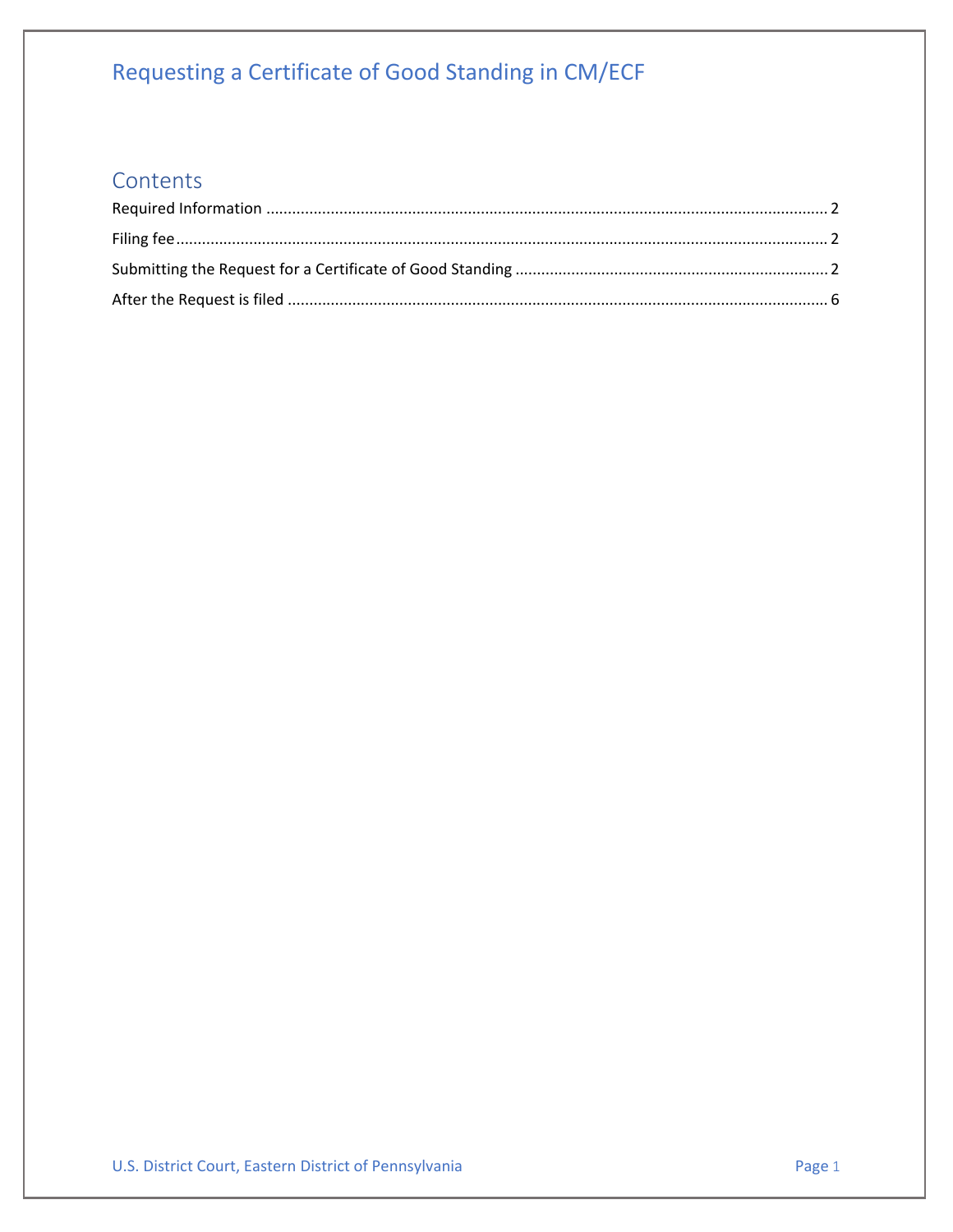#### Requesting a Certificate of Good Standing in CM/ECF

#### <span id="page-2-0"></span>Required Information

The following information is required when requesting a Certificate of Good Standing: *Name of Attorney requesting the certificate Bar ID Number Date of admission*

#### <span id="page-2-1"></span>Filing fee

The \$20 filing fee for a Certificate of Good Standing will be tendered to the Clerk of Court during the process of requesting the certificate on CM/ECF. **Do not** abandon the request after the fee is paid or press the back arrow. You must continue through until you reach the Notice of Electronic filing screen.

#### <span id="page-2-2"></span>Submitting the Request for a Certificate of Good Standing

Log into CM/ECF and select **Civil** from the blue menu bar, then click **Other Documents** and choose the **Certificate of Good Standing** event, then click **Next**. See figures below.

 $\mathsf{M}\,\overline{\mathsf{m}}\,\mathsf{F}$ (  $\overline{(C_i}$ vil  $\overline{\phantom{a}})$  Criminal  $\overline{\phantom{a}}$ <u>Q</u>uery <u>Reports - U</u>tilities -Search Help **Log Out Civil Events Open a Case Other Filings** Open a Civil Case **ADR** Documents **Discovery Documents Initial Pleadings and Service Notices Complaints and Other Initiating Documents Trial Documents Service of Process Appeal Documents Answers to Complaints Other Documents Other Answers Motions and Related Filings Motions Responses and Replies**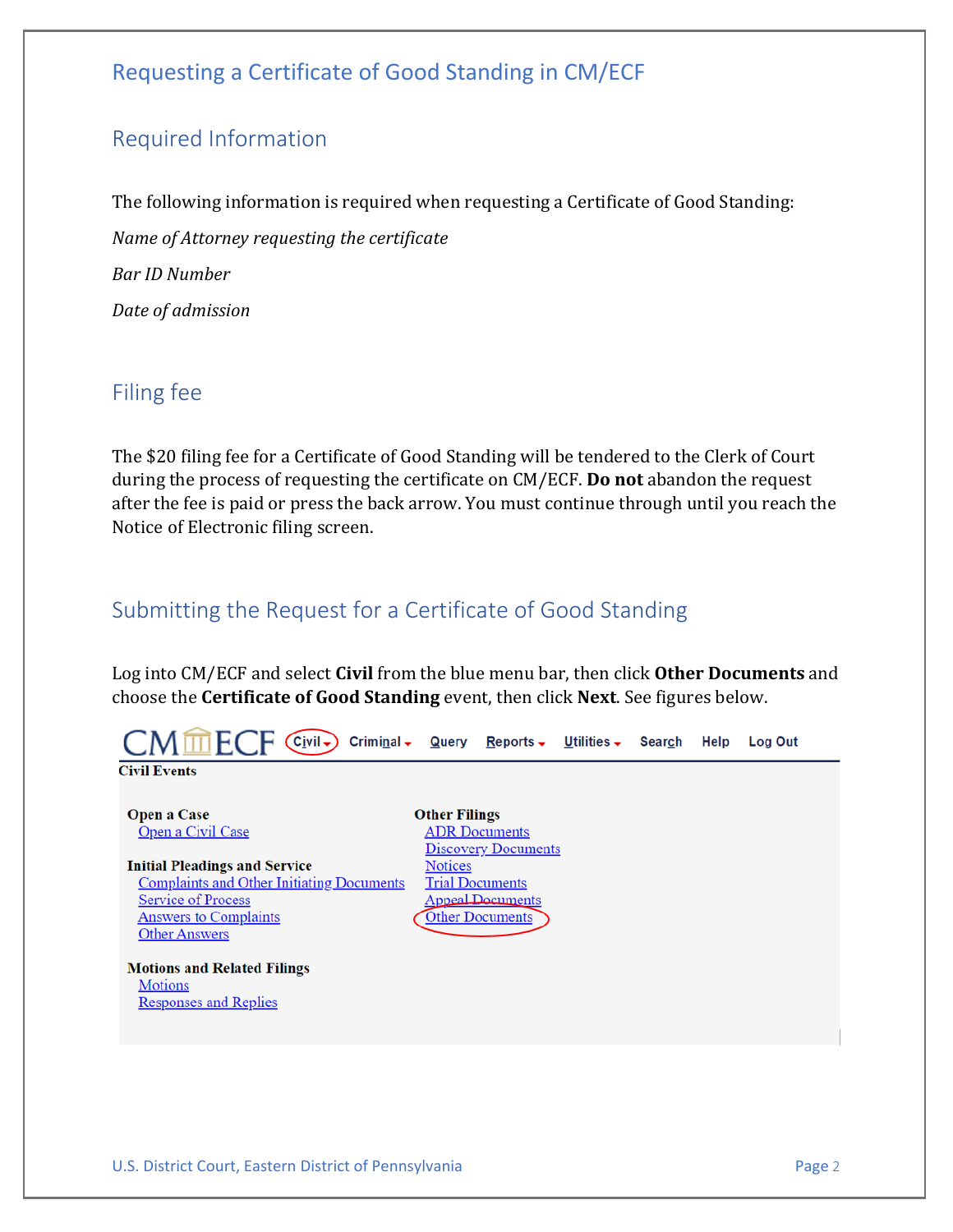| Requesting a Certificate of Good Standing in CM/ECF<br>CMmECF<br>$C$ ivil $\div$<br>Criminal $\sim$<br>Query | Reports $\overline{\phantom{a}}$<br>Utilities - Search Help<br><b>Log Out</b>                   |
|--------------------------------------------------------------------------------------------------------------|-------------------------------------------------------------------------------------------------|
| <b>Other Documents</b>                                                                                       |                                                                                                 |
|                                                                                                              |                                                                                                 |
| <b>Available Events (click to select an event)</b>                                                           | <b>Selected Event</b>                                                                           |
| Acceptance of Offer of Judgment                                                                              | $\stackrel{\scriptscriptstyle \Delta}{\scriptscriptstyle \vee}$<br>Certificate of Good Standing |
| <b>Administrative Record</b>                                                                                 |                                                                                                 |
| Affidavit                                                                                                    |                                                                                                 |
| <b>Affirmative Defenses</b>                                                                                  |                                                                                                 |
| Amended Document (NOT Motion or Complaint)                                                                   |                                                                                                 |
| Amended Petition for Writ of Habeas Corpus                                                                   |                                                                                                 |
| Appeal to Clerks Taxation of Costs<br>Application for Admission Pro Hac Vice                                 |                                                                                                 |
| Application for Admission Pro Hac Vice (Credit Card Payment)                                                 |                                                                                                 |
| <b>Application/Petition</b>                                                                                  |                                                                                                 |
| <b>Bill of Costs-</b>                                                                                        |                                                                                                 |
| Certificate of Good Standing                                                                                 |                                                                                                 |
| Consent to Jurisdiction by US Magistrate Judge (Not Social Secu                                              |                                                                                                 |
| Consent to Magistrate Judge Disposition on Motion                                                            |                                                                                                 |
| <b>Declaration</b>                                                                                           |                                                                                                 |
| Clear<br>Next                                                                                                |                                                                                                 |
|                                                                                                              |                                                                                                 |
|                                                                                                              |                                                                                                 |
|                                                                                                              |                                                                                                 |

Enter the case number **22-gs-1**.



#### Upload the .pdf of your request.

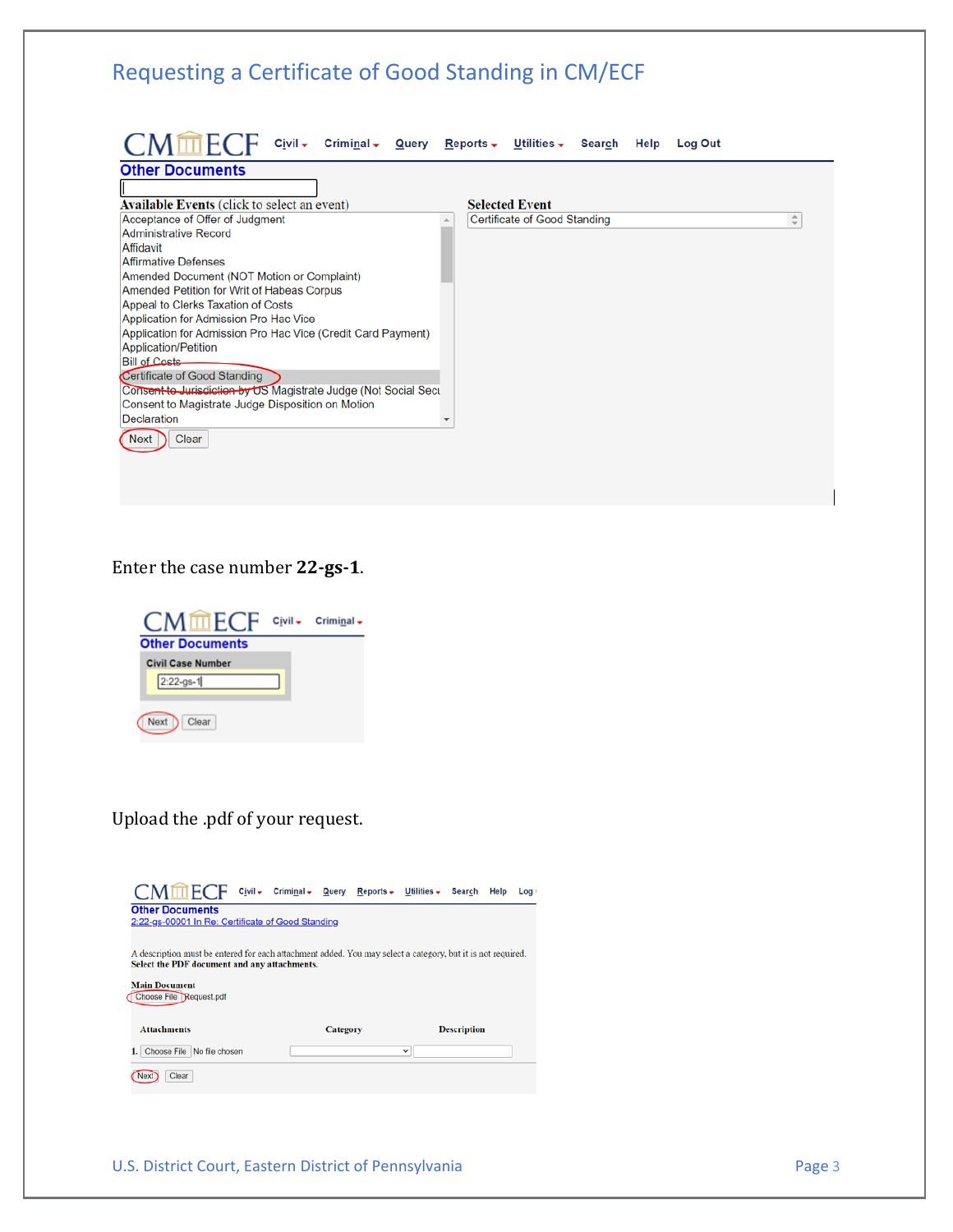

**Note:** Accounts with a stored debit or credit card will see the screens below. Accounts that don't have a card stored on their PACER account will be prompted to enter a one-time payment, for this transaction only.

| <b>Account Number</b>                      | 7008270                                                                                                                                                    |
|--------------------------------------------|------------------------------------------------------------------------------------------------------------------------------------------------------------|
| <b>Username</b><br>- 18                    | <b>PAEDtrainAttv1</b>                                                                                                                                      |
| Account Balance \$0.00                     |                                                                                                                                                            |
| <b>Case Search Status</b> Active           |                                                                                                                                                            |
| <b>Account Type</b>                        | <b>Upgraded PACER Account</b>                                                                                                                              |
|                                            | Pay Filing Fee for Pennsylvania Eastern District Court(train)                                                                                              |
| * Required Information                     |                                                                                                                                                            |
| <b>Payment Amount</b>                      |                                                                                                                                                            |
| Amount Due *                               | \$20.00                                                                                                                                                    |
| <b>Select a Payment Method</b><br>ग्राज    |                                                                                                                                                            |
|                                            |                                                                                                                                                            |
| John Public<br>XXXXXXXXXXXX4747<br>04/2022 |                                                                                                                                                            |
| Enter a credit card                        |                                                                                                                                                            |
|                                            | Note: We protect the security of your information during transmission using Secure Sockets<br>Layer (SSL) software, which encrypts information you submit. |
|                                            | Cancel<br><b>Next</b>                                                                                                                                      |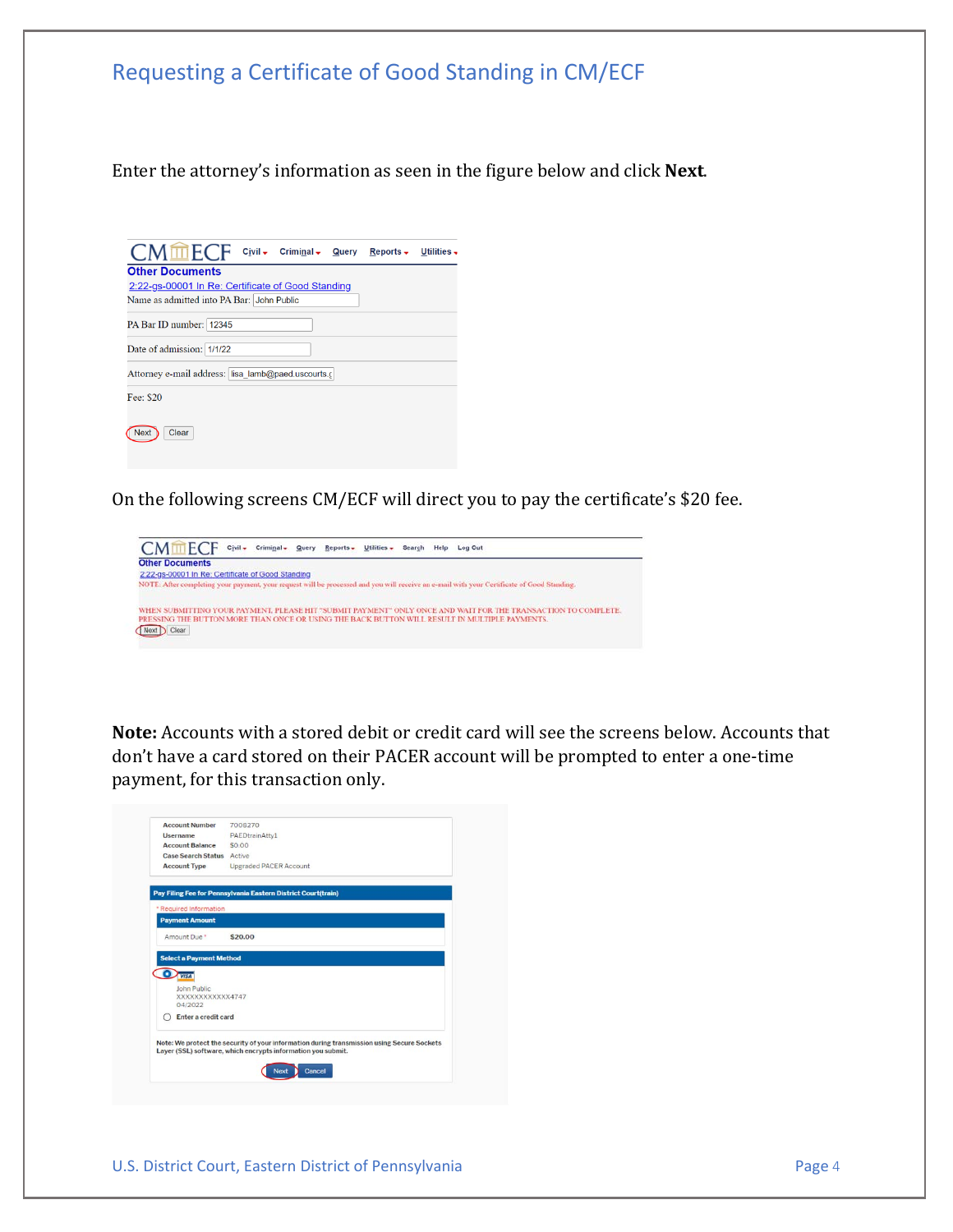#### Requesting a Certificate of Good Standing in CM/ECF

|                                                                | 7008270<br>PAEDtrainAtty1    |                    |                                                                                            |  |
|----------------------------------------------------------------|------------------------------|--------------------|--------------------------------------------------------------------------------------------|--|
| Username<br><b>Account Balance</b>                             | \$0.00                       |                    |                                                                                            |  |
| Case Search Status Active                                      |                              |                    |                                                                                            |  |
| <b>Account Type</b>                                            | Upgraded PACER Account       |                    |                                                                                            |  |
| Pay Filing Fee for Pennsylvania Eastern District Court(train)  |                              |                    |                                                                                            |  |
| <b>Payment Summary</b>                                         |                              |                    |                                                                                            |  |
| <b>Payment Method</b>                                          |                              |                    | <b>Payment Details</b>                                                                     |  |
| <b>VISA</b>                                                    |                              | Payment            | \$20.00                                                                                    |  |
| XXXXXXXXXXXX4747<br>04/2022                                    |                              | Amount<br>Fee Type | Filing Fee                                                                                 |  |
| John Public<br>123 Any Street<br>Your Town, NY<br>10022<br>USA |                              |                    |                                                                                            |  |
|                                                                |                              |                    |                                                                                            |  |
| <b>Email Receipt</b>                                           |                              |                    |                                                                                            |  |
| Email                                                          | john.g.public@yourdomain.com |                    |                                                                                            |  |
| Confirm Email<br>Additional Email<br>Addresses                 | john.g.public@yourdomain.com |                    |                                                                                            |  |
| <b>Authorization</b>                                           |                              |                    |                                                                                            |  |
| card issuer agreement. *                                       |                              |                    | authorize a charge to my credit card for the amount above in accordance with my            |  |
| Layer (SSL) software, which encrypts information you submit.   |                              |                    | Note: We protect the security of your information during transmission using Secure Sockets |  |

After your payment is processed you will be re-directed back to CM/ECF. See figure below. **Do not** abandon your request or click the back button after receiving this screen. Doing either will result in being charged twice.

Civil - Criminal - Query TTI H ( **Other Documents** 2:22-gs-00001 In Re: Certificate of Good Standing Next Clear

Below is that last screen you will see before submitting the request. Clicking **Next** submits the request.